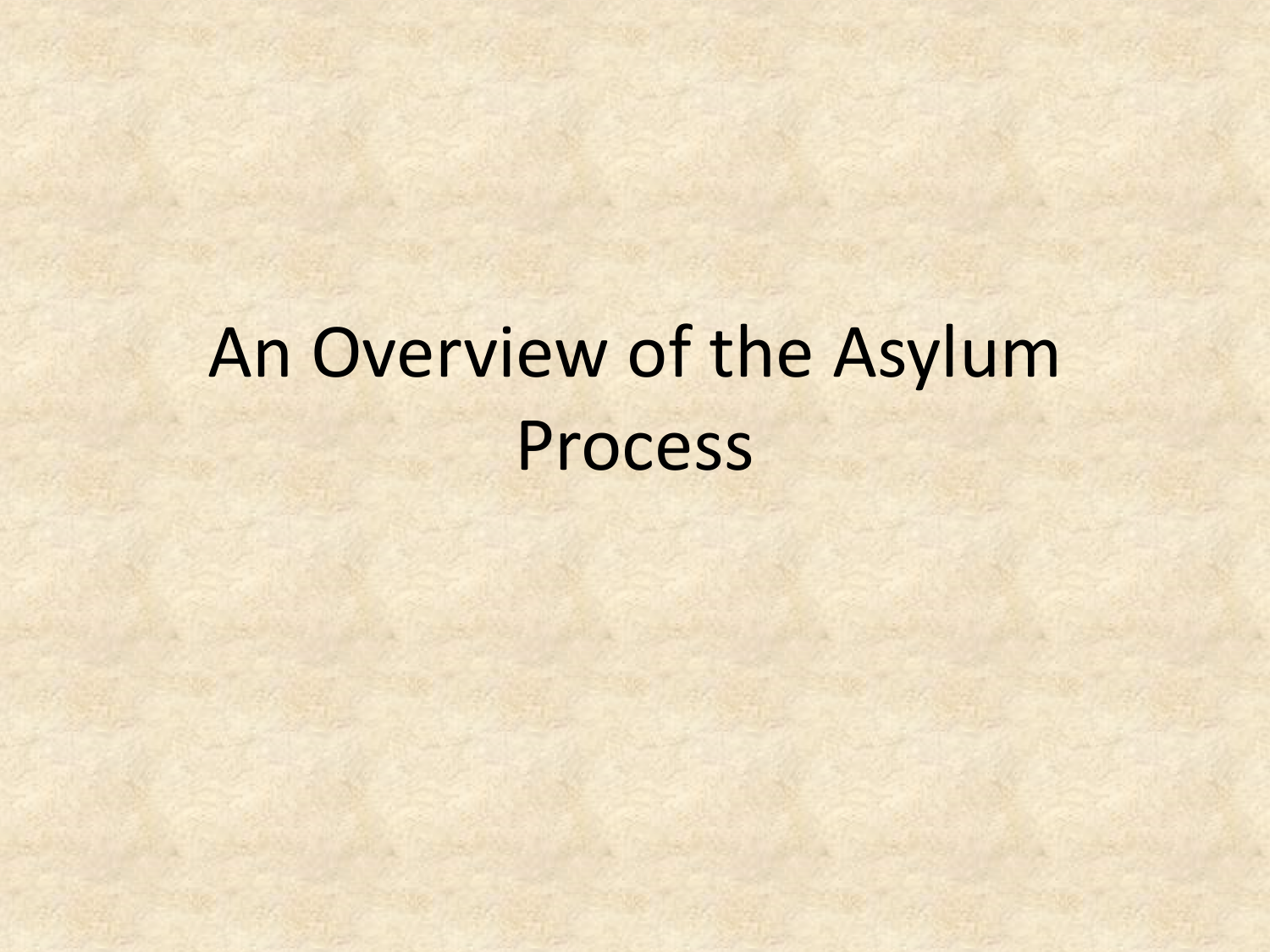#### Apprehension by DHS

- In fiscal year ended September, 2016, the Department of Homeland Security (DHS) apprehended 530,250 individuals
	- 77,857 family units (totaling 200,812 for FY 2013- 2016)
	- 59,757 unaccompanied children (totaling 206,962 for FY 2013-2106)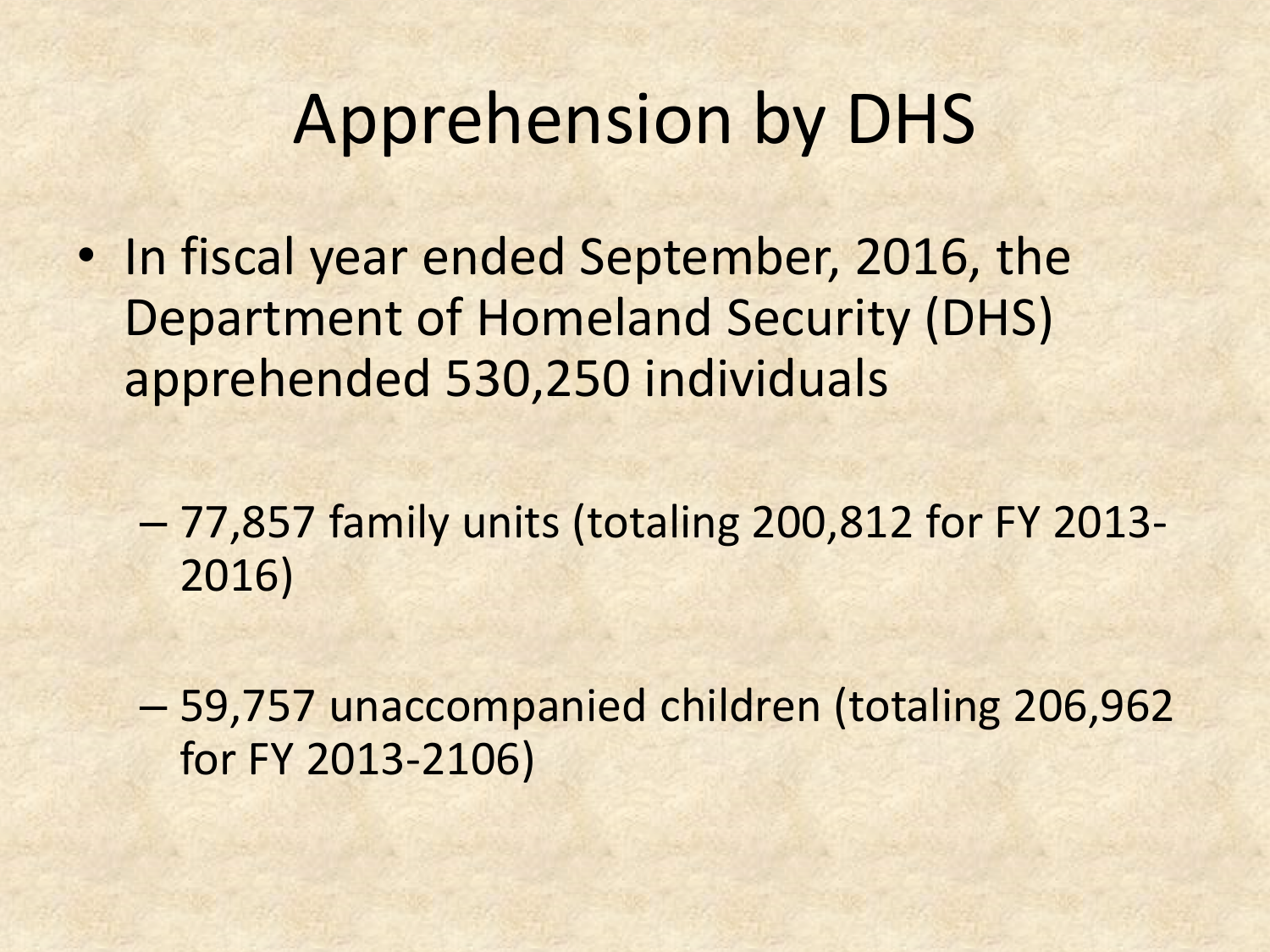#### Expedited Removal

- Expedited removal where
	- migrant either (a) made misrepresentations or false claims to U.S. citizenship or lacked valid entry documentary and (b) could not show that s/he had been present on the U.S. for two or more years
- Prior to Executive Order 13767 (1/25/17), DHS policy was to limit expedited removal to migrants who were apprehended
	- within 14 days of arrival in the U.S. and
	- within 100 miles of an international land border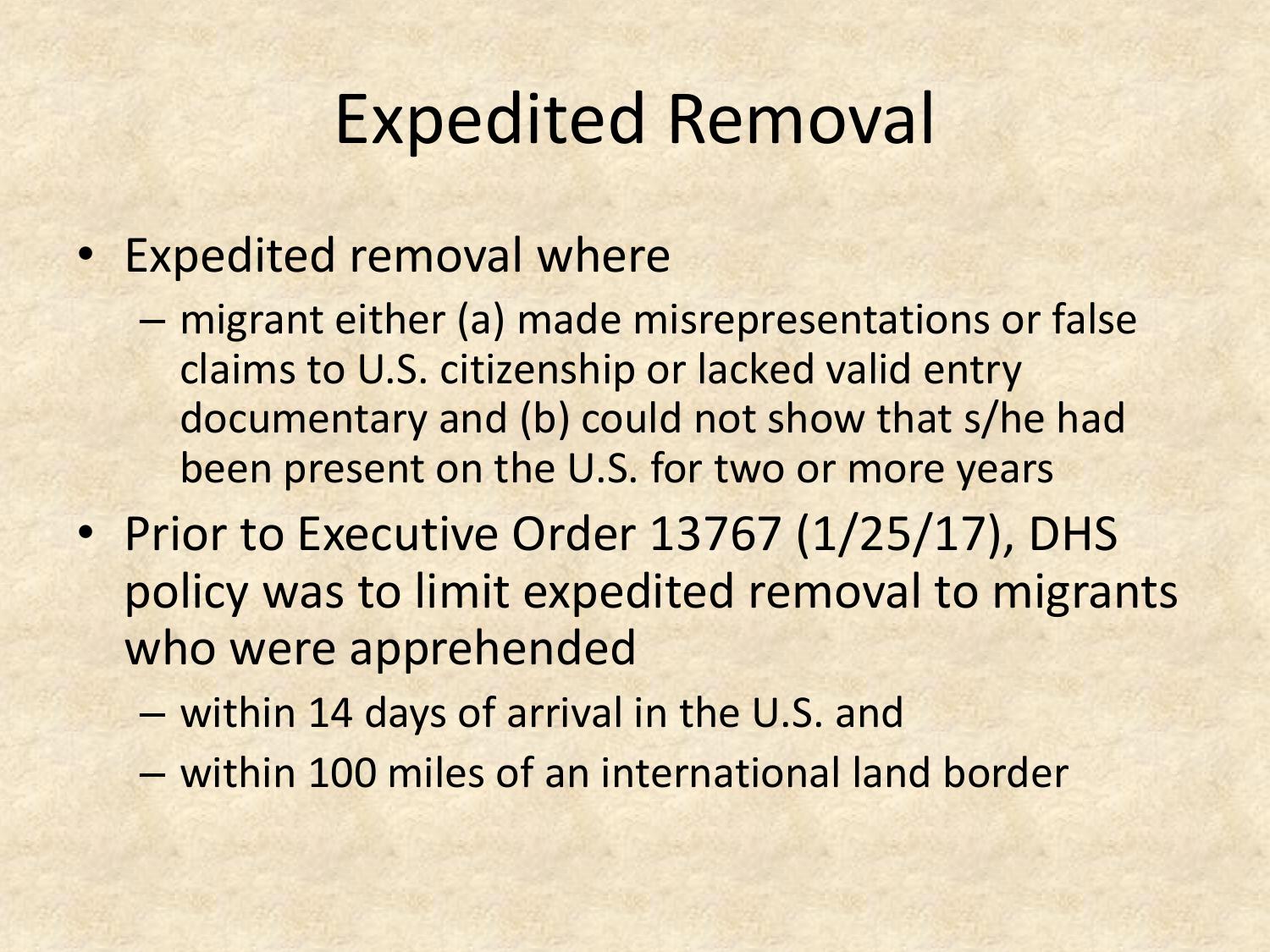#### Expedited Removals (FY 2001-2014)



Source: U.S. Department of Homeland Security, Immigration Enforcement Actions: 2010, 2012, 2013, and 2014; U.S. Immigration and Naturalization Service, 2000 Statistical Yearbook, chp. 6.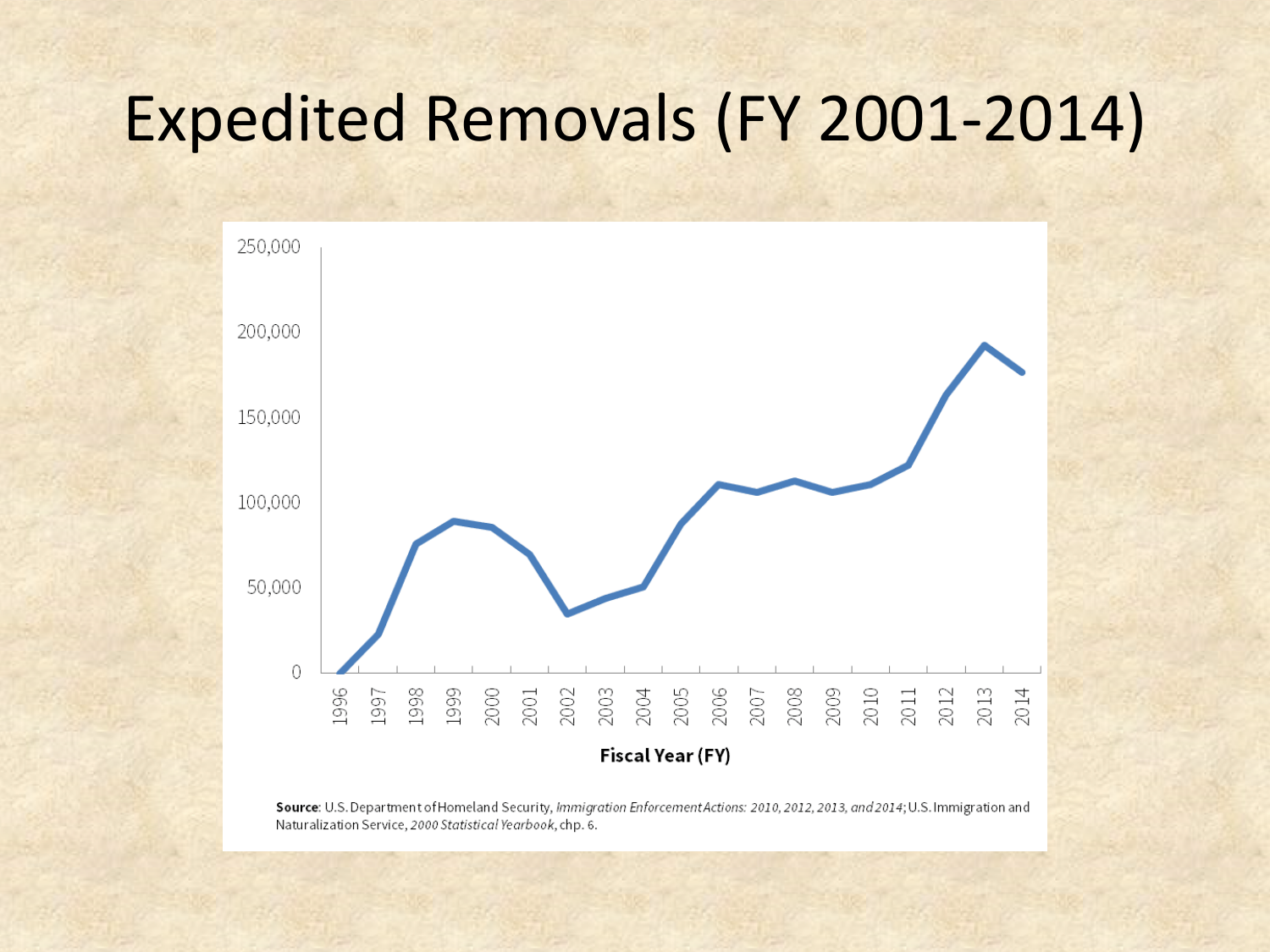### Two Limitations on Application of Expedited Removal

- Expedited removal does not apply to unaccompanied minors from non-contiguous countries (such as El Salvador, Honduras, and Guatemala)
- Expedited removal does not apply where the migrant expresses a "credible fear" of persecution or torture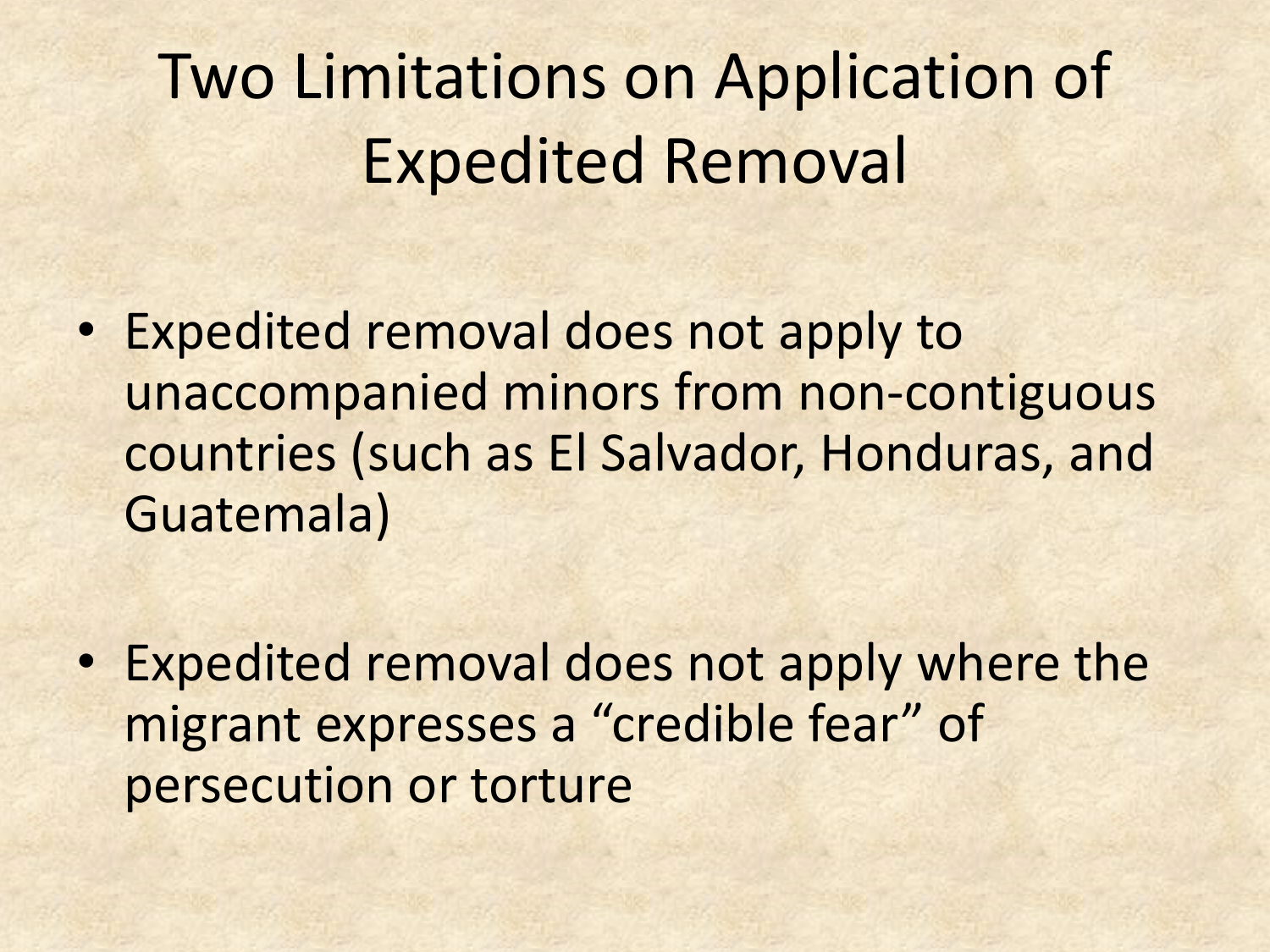## Definition of "Unaccompanied Alien Child (UAC)"

#### (A) has no lawful immigration status in the U.S.;

(B) has not attained 18 years of age; and (C) (i) has no parent or legal guardian in the U.S. *or*

(ii) has no parent or legal guardian in the U.S. available to provide care and physical custody

6 U.S.C. §279(g) (2012)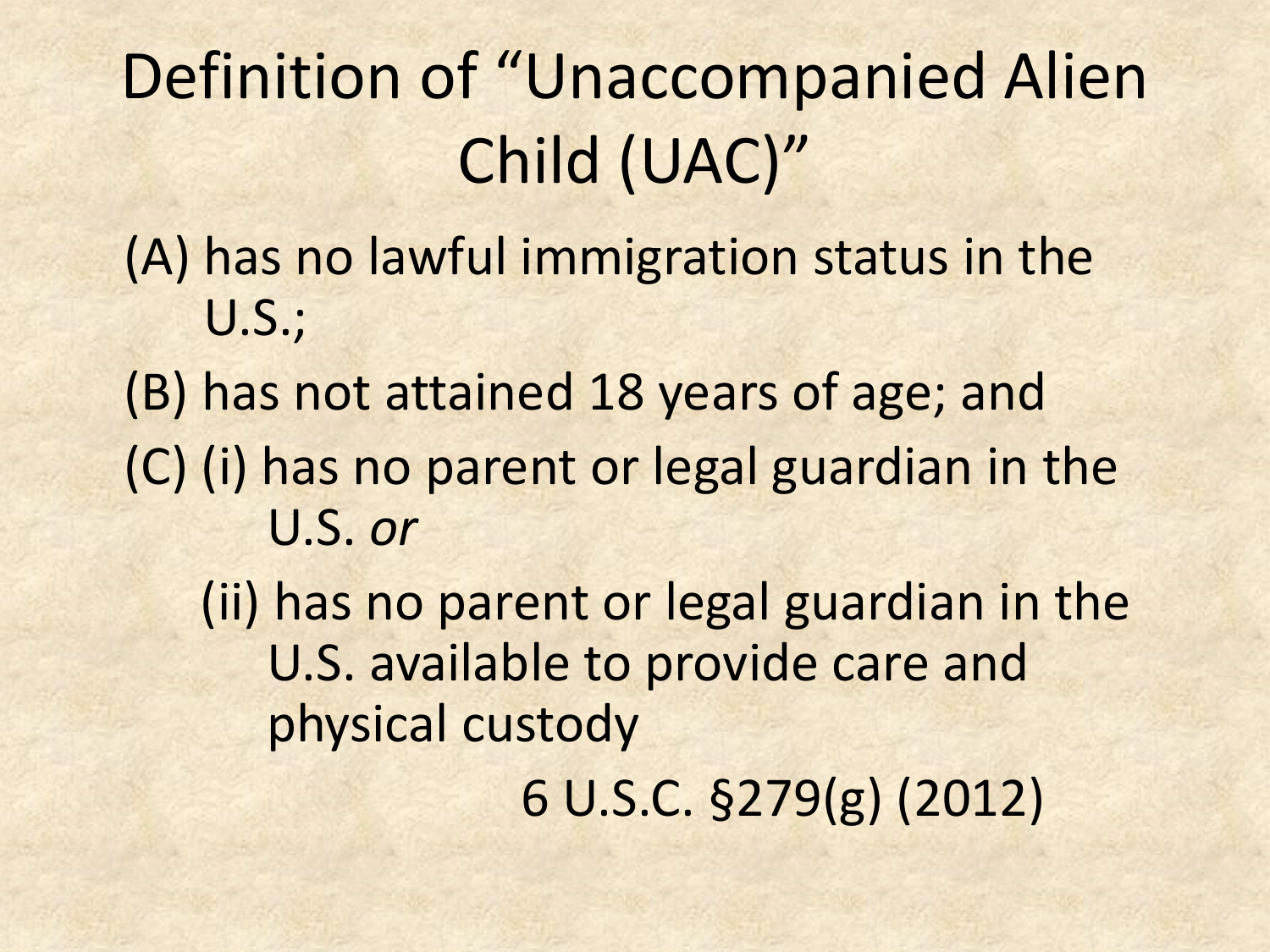### Detention and Release of UAC

- DHS must transfer UAC to the Department of Health and Human Services (HHS) within 72 hours of apprehension. 8 U.S.C. §1232 (b)(3) (2013)
- HHS is required to "promptly place" each child in its custody "in the least restrictive setting that is in the best interests of the child." 8 U.S.C. §1232 (c)(2)
- "HHS'S Office of Refugee Resettlement (ORR) then manages custody and care of the children until they can be released to family members or other individuals or organizations while their court proceedings go forward." *A Guide to Children Arriving at the Border*, American Immigration Council, June, 2015 at 9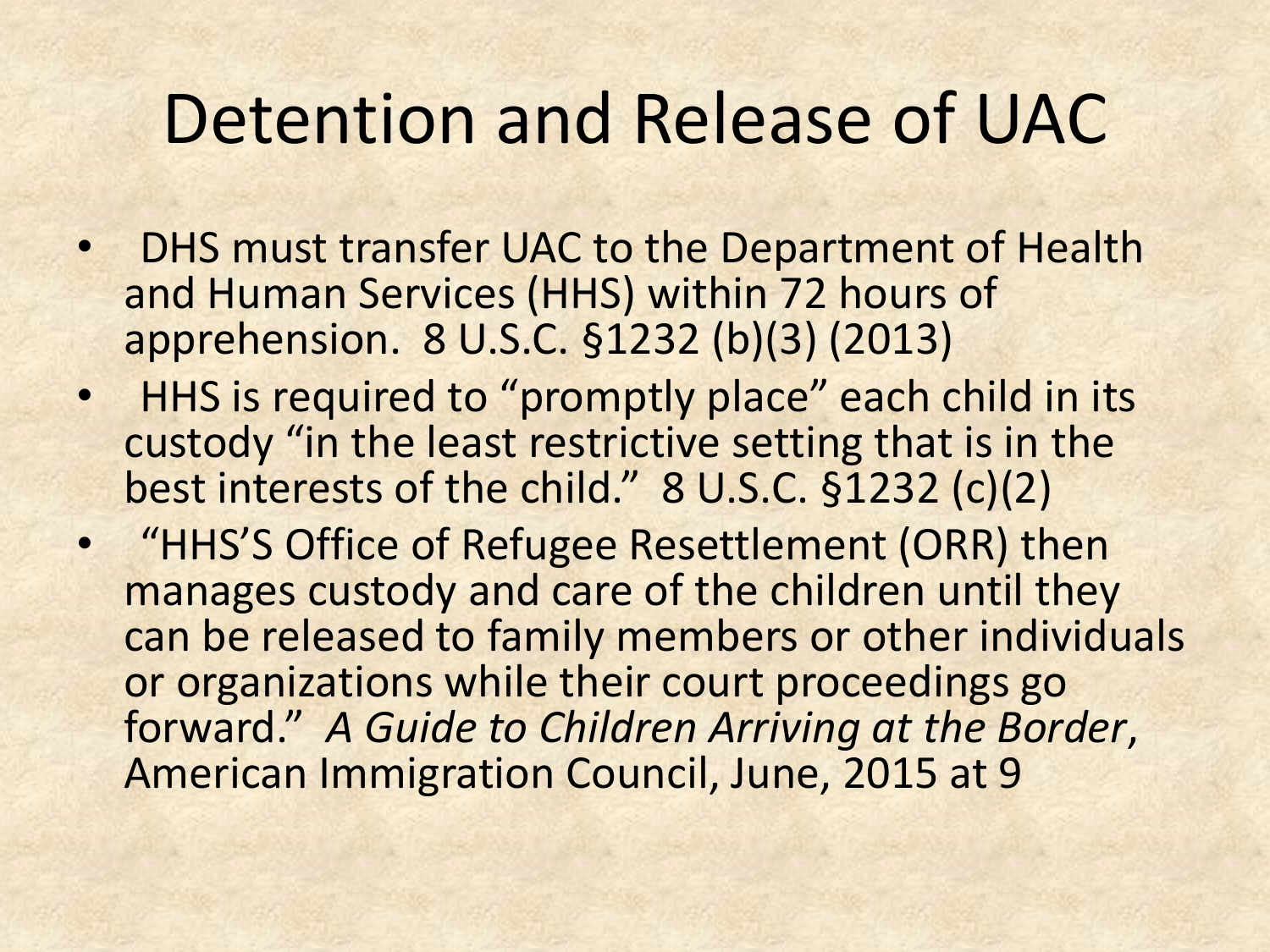## Priority of Sponsorship

- (1) parent
- (2) legal guardian
- (3) adult relative
- (4) adult individual designated by the child's parent or guardian
- (5) licensed program willing to accept legal custody
- (6) adult or entity approved by ORR

*A Guide to Children Arriving at the Border*, American Immigration Council, June, 2015 at 9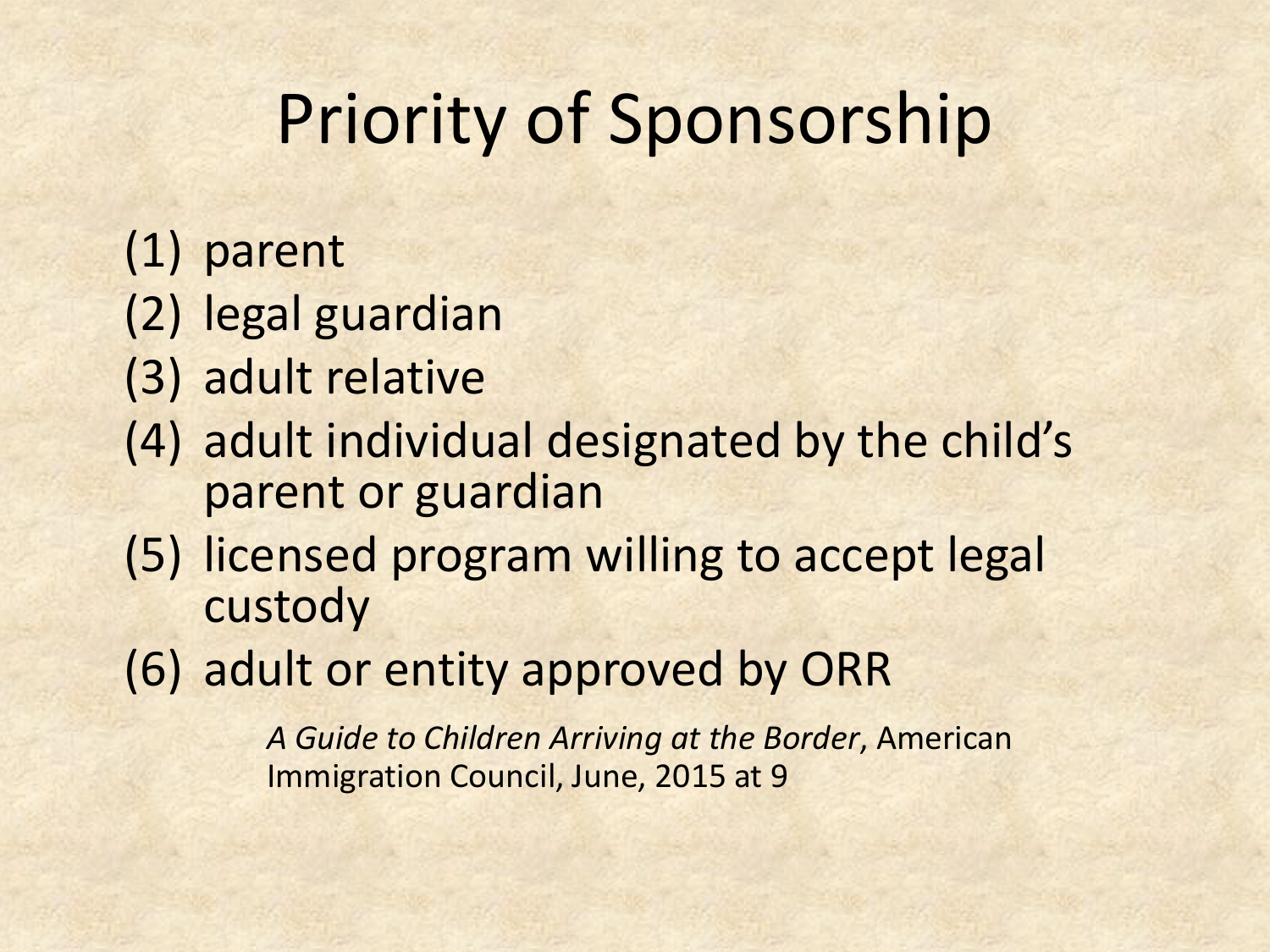#### Where Are UAC Released?

- Of 59,757 UAC apprehended in FY 2016, 52,147 were released to sponsors
- 7,881 were released in CA (the most of any state)
- 1,796 were released in Los Angeles County (the most of any county in the U.S.)
- 950 were released in counties within the San Francisco Bay Area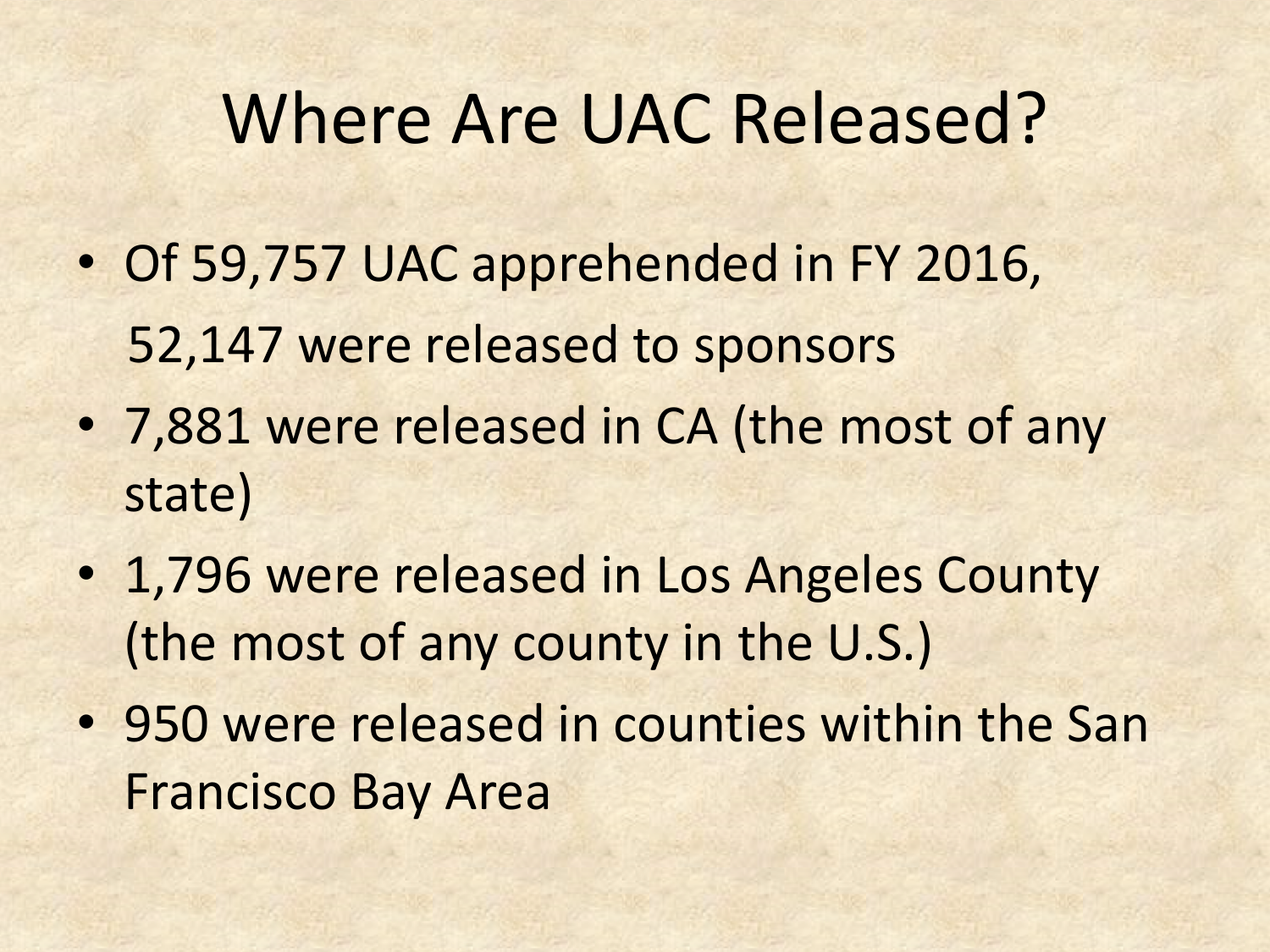### "Credible Fear" Interview

- DHS officer *required* to ask anyone subject to expedited removal:
	- why s/he left home country
	- whether s/he has concerns about being returned
	- would s/he be harmed if s/he were returned
	- whether s/he has any questions
- If migrant expresses fear of persecution of torture, the migrant is given a "credible fear" interview before an Asylum Officer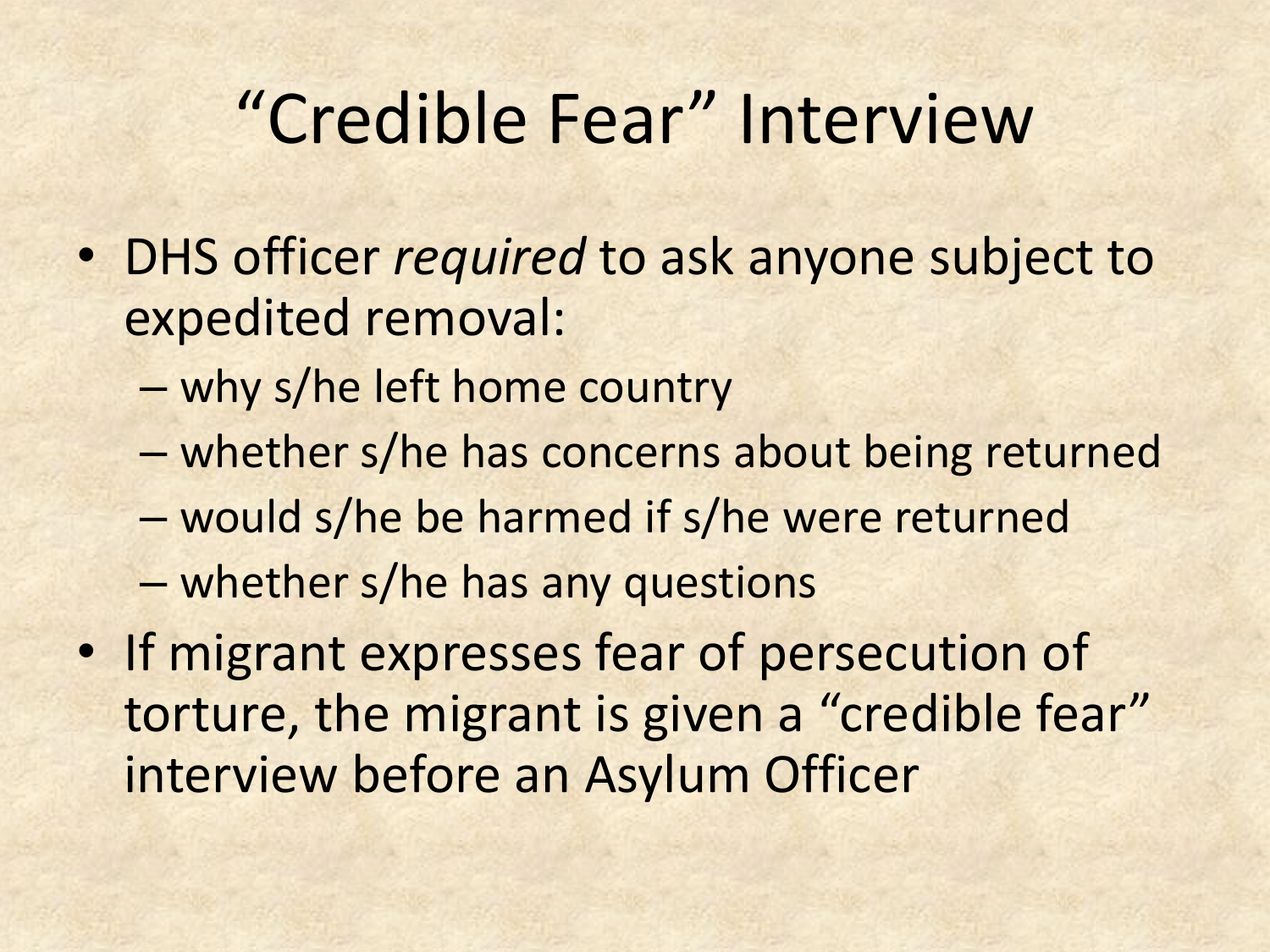### Elements of "Credible Fear"

- Migrant must show that there is a "significant possibility" that s/he could establish a claim for asylum or for withholding of removal in a full hearing before an Immigration Judge
- No inquiry into other defenses to removal?
	- Violence Against Women Act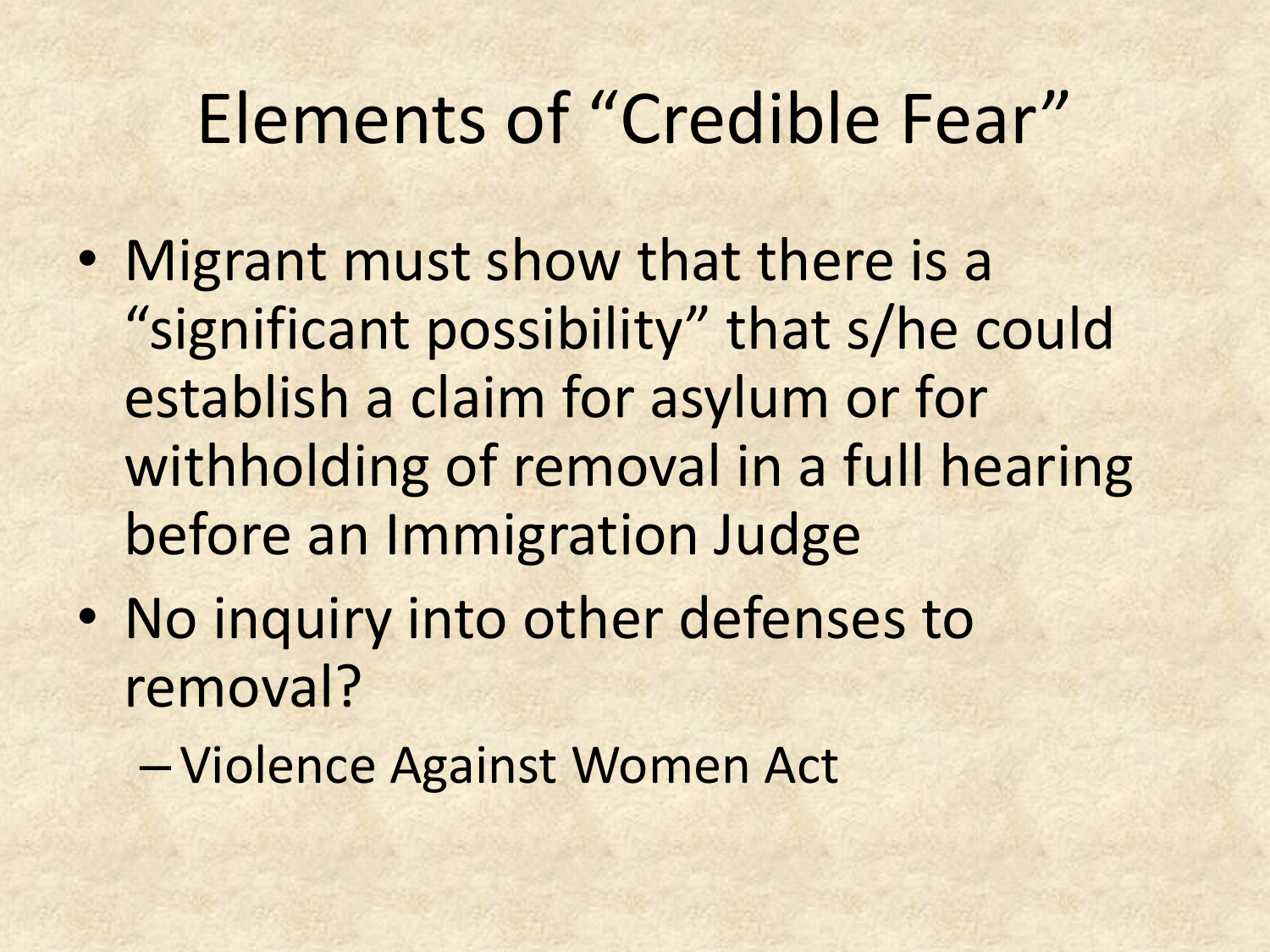#### Result of "Credible Fear" Interview

- If Asylum Officer finds that "credible fear" has been shown, migrant is placed in removal, and the case is assigned to an Immigration Judge
- If the Asylum Officer finds that "credible fear" has not been shown, the migrant must be informed that s/he may request immediate review by an Immigration Judge (which must happen within 7 days)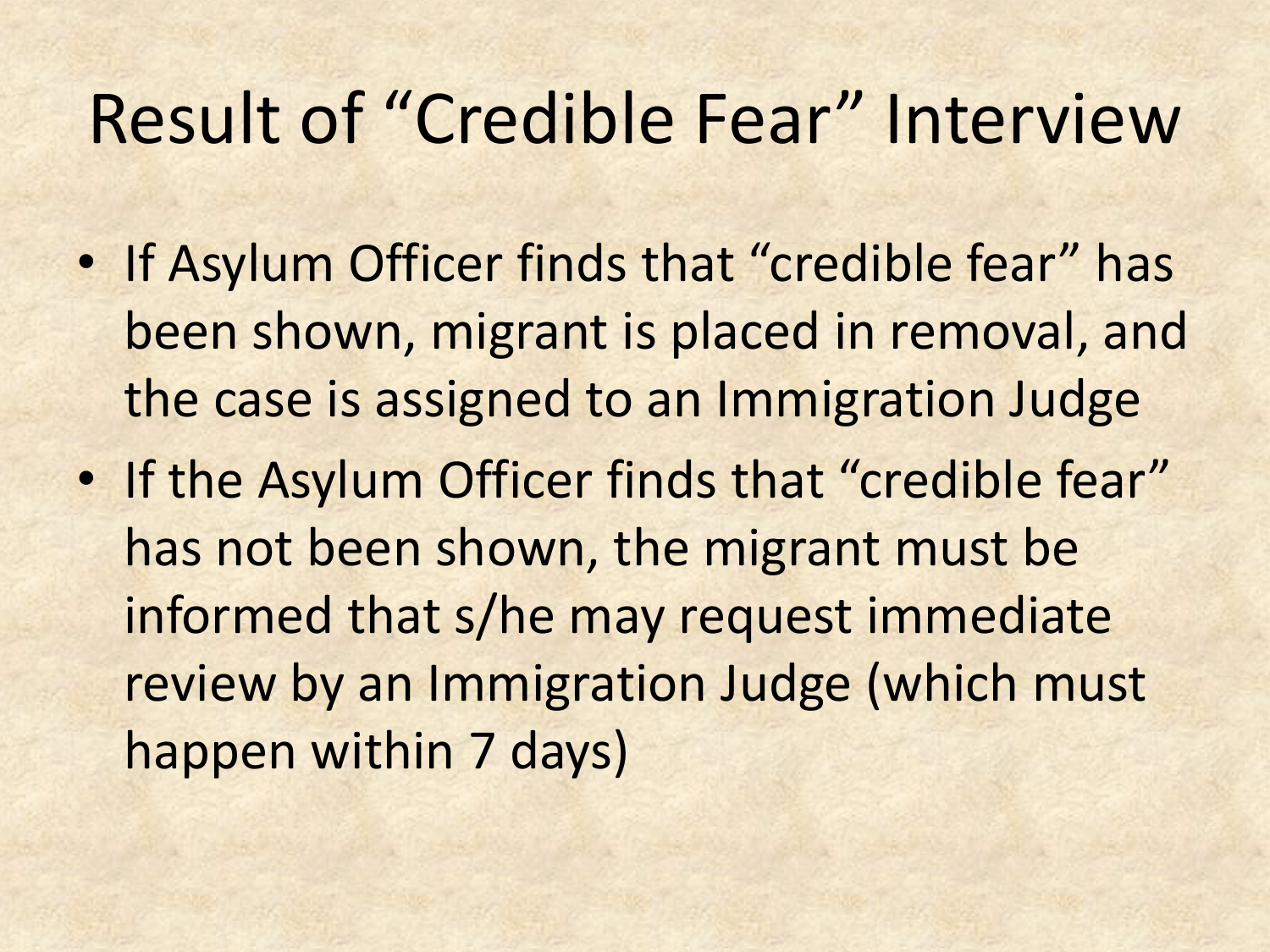### Review of "Credible fear" Finding?

- If the migrant does not request immediate review, the migrant is removed
- If the migrant does request review
	- If the Immigration Judge affirms the Asylum Officer's finding, the migrant is removed
	- If the Immigration Judge reverses the Asylum Officer's finding, the migrant is placed in removal and the case is assigned to an Immigration Judge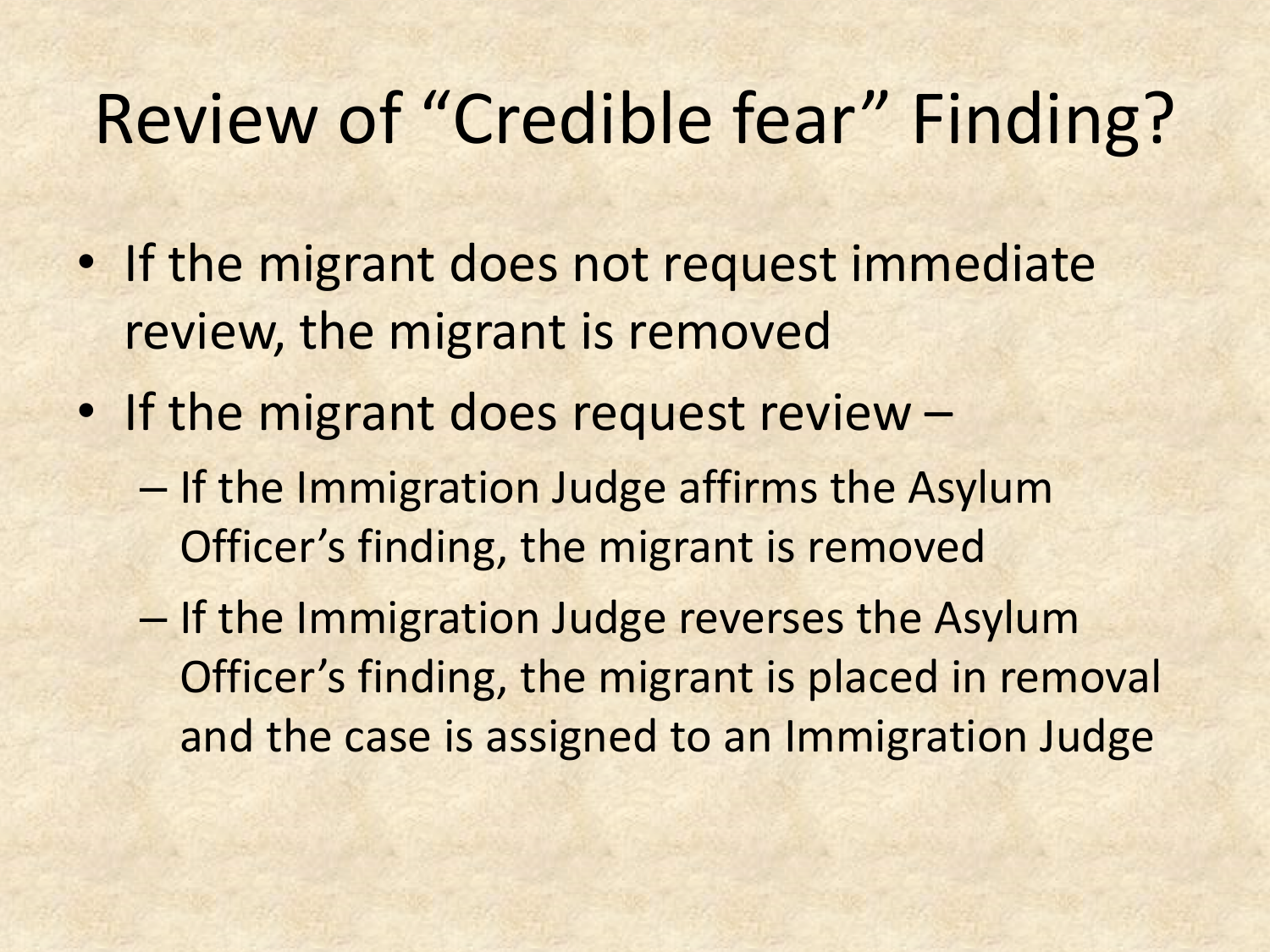### Asylum: Elements

- "well-founded fear"
- of "persecution"
- perpetrated by the government or an entity that the government cannot/will not control
- "on account of"
- one of the following:
	- race
	- religion
	- national origin
	- political opinion
	- membership in a particular social group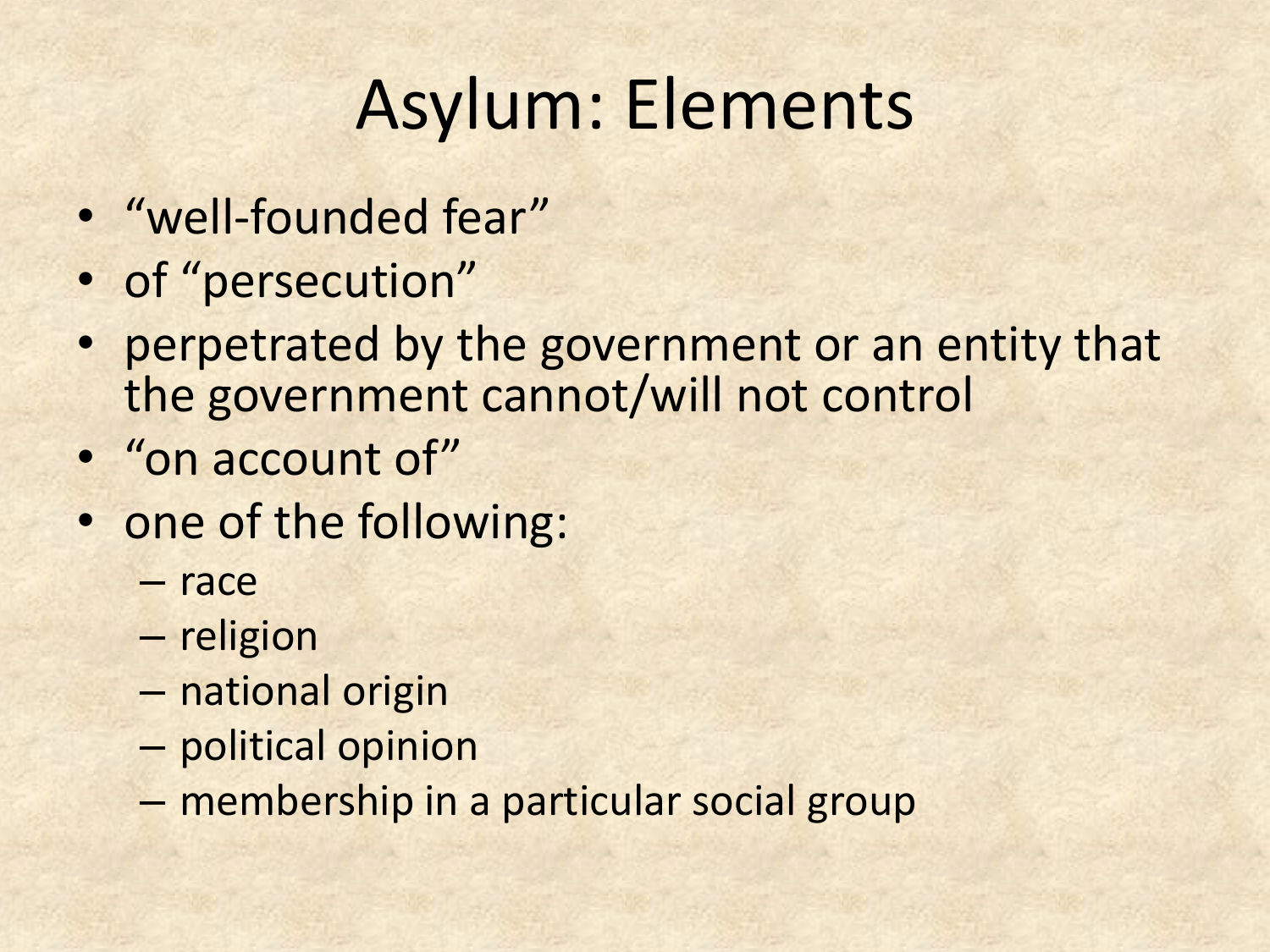### Bars to Asylum

- One-year filing deadline from entry into U.S.
- Serious nonpolitical crime (such as violent crime or drug trafficking) outside U.S.
	- Conviction not required: probable cause is enough
- Persecution or terrorism
- Conviction of a "particularly serious crime" (such as aggravated felony/prison term ≥5 years) in the U.S.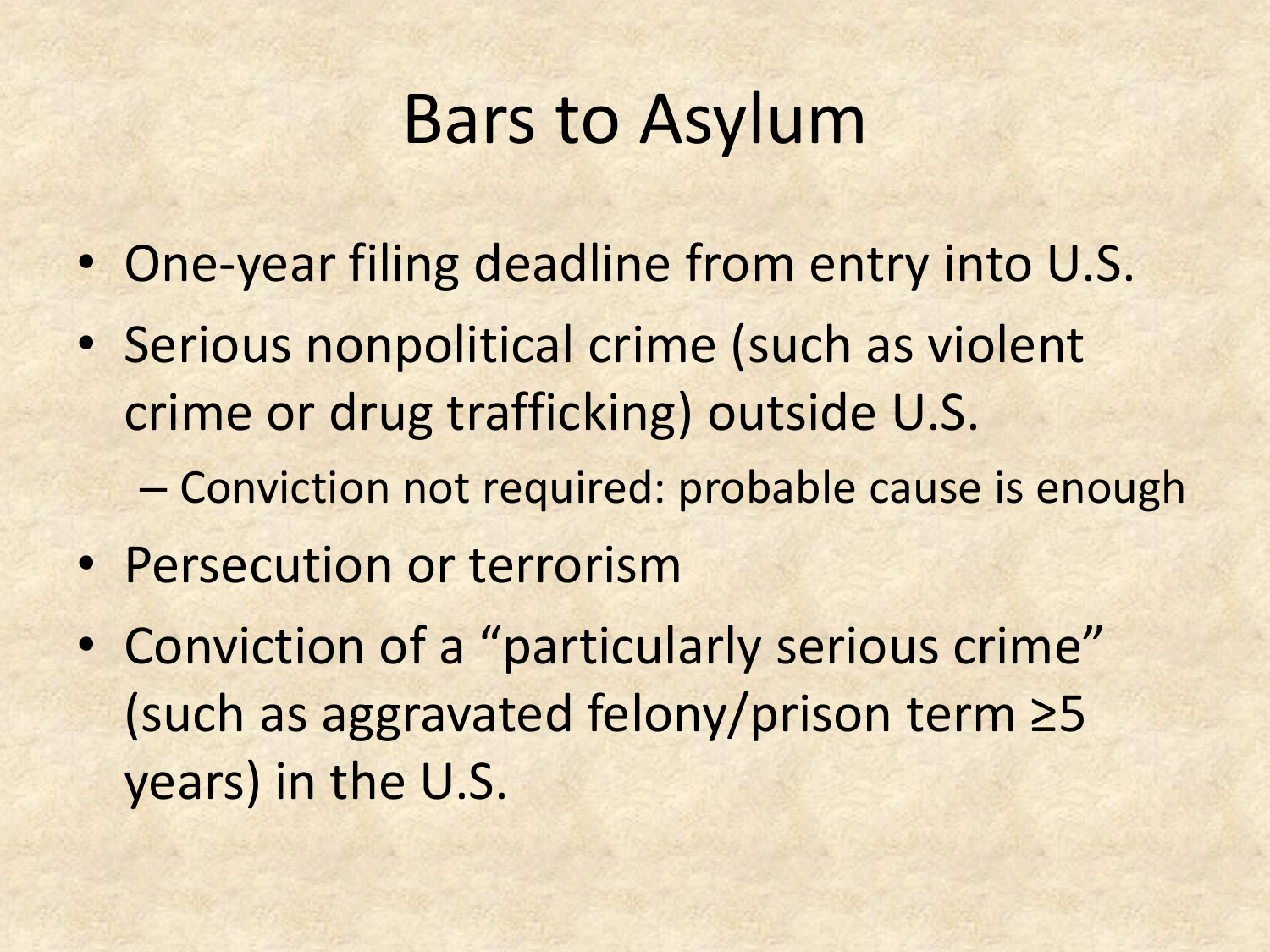### Asylum is Discretionary

- Migrant who satisfies the statutory elements and is not barred may still be denied asylum in the exercise of discretion
- Discretion involves a balancing of factors
	- age
	- health
	- family
	- employment record
	- character witnesses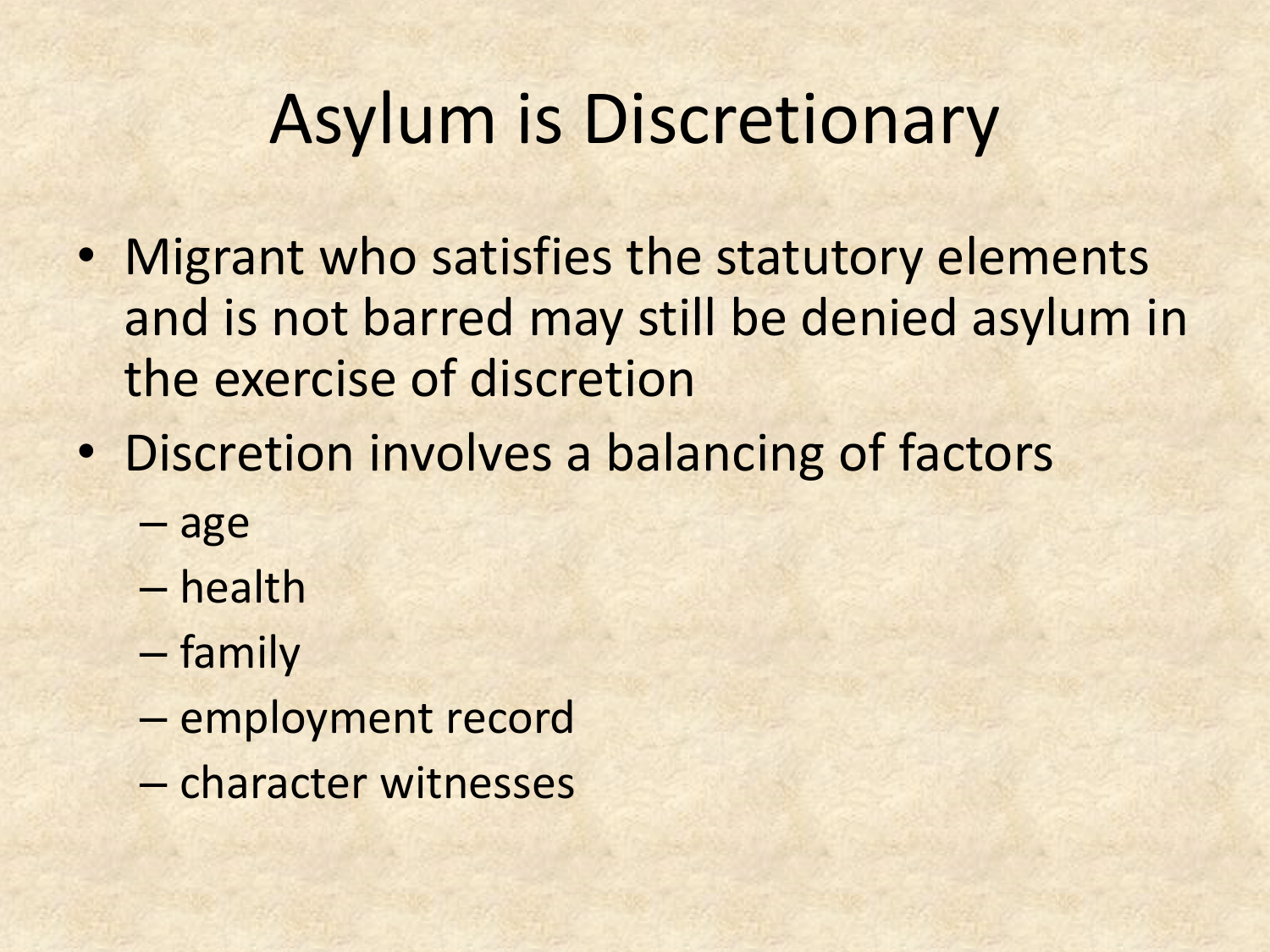### Equal Justice Under Law?

- Unlike criminal cases, migrants do not have the right to counsel
- Migrants may have counsel at their own expense (or on pro bono basis)
- In 2016, 50% of mothers with children lacked counsel; of these, 90% were removed
- The chances of defeating removal increases by 5 times when migrant has counsel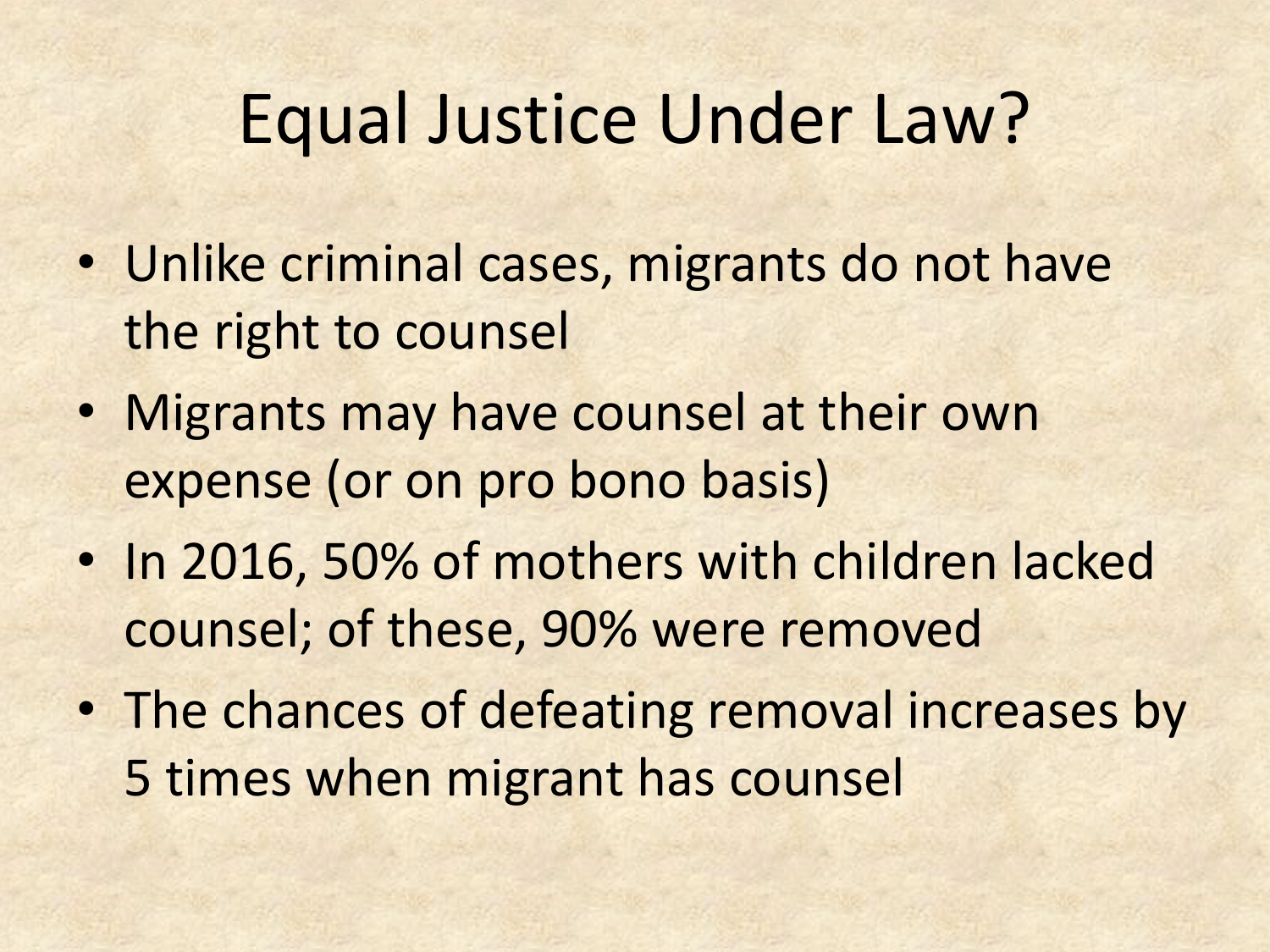#### Equal Justice Under Law? – Part Two

- From 2007-2014, approximately 60% of asylum seekers in New York City were granted asylum, while in the same period, in Omaha and Atlanta, less than 5% were
- Removal rates can be as high 90% in Houston to less than 40% in San Francisco
- Houston, Charlotte, and Atlanta have among the highest rates of removal
- San Francisco has among the lowest rates of removal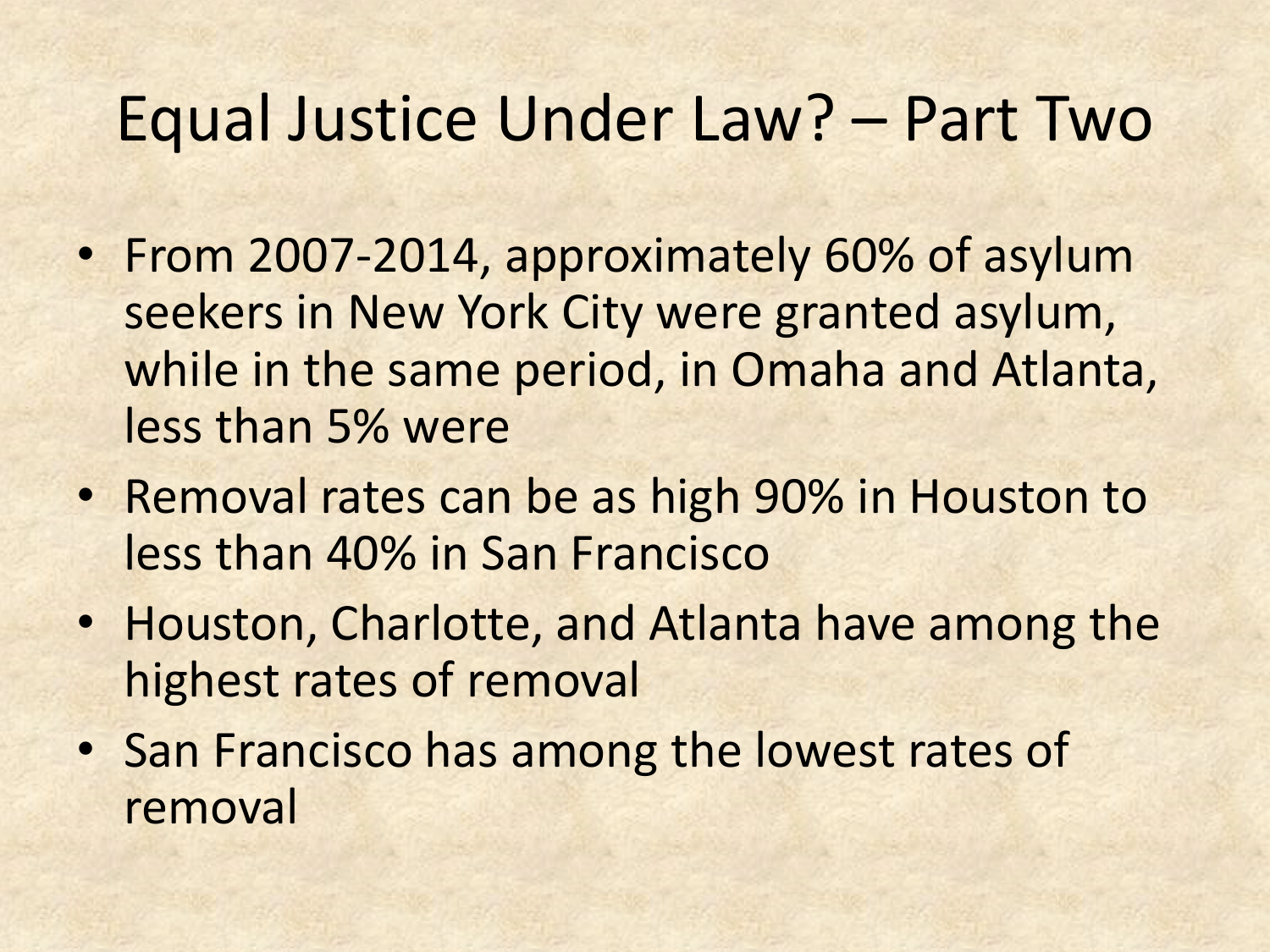#### Basic Steps in a Removal Case

- Respondent is served with Notice to Appear (NTA) (Form I-862)
- Respondent appears in Immigration Court for Master Calendar Hearing
- Respondent files petition for asylum and/or other relief
- Respondent appears in Immigration Court for merits hearing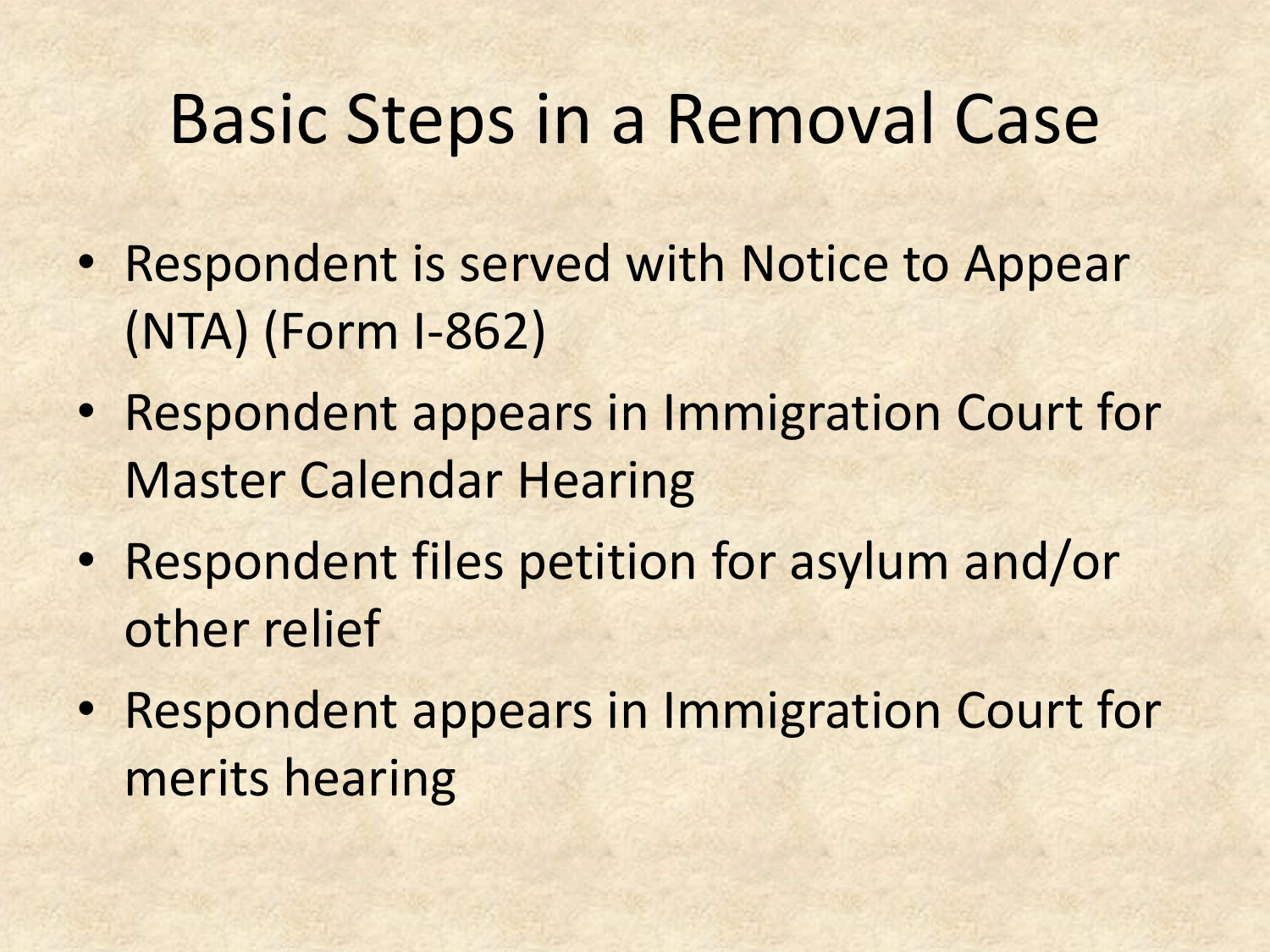### Master Calendar Hearing

- Very brief only a few minutes
- Does respondent have counsel?
- Is address correct?
- Contest service of NTA?
- Waive formal reading of charges?
- Response to allegations of NTA?
- Designate a country of removability?
- Asserting defenses to removability?
- Set date and time for merits hearing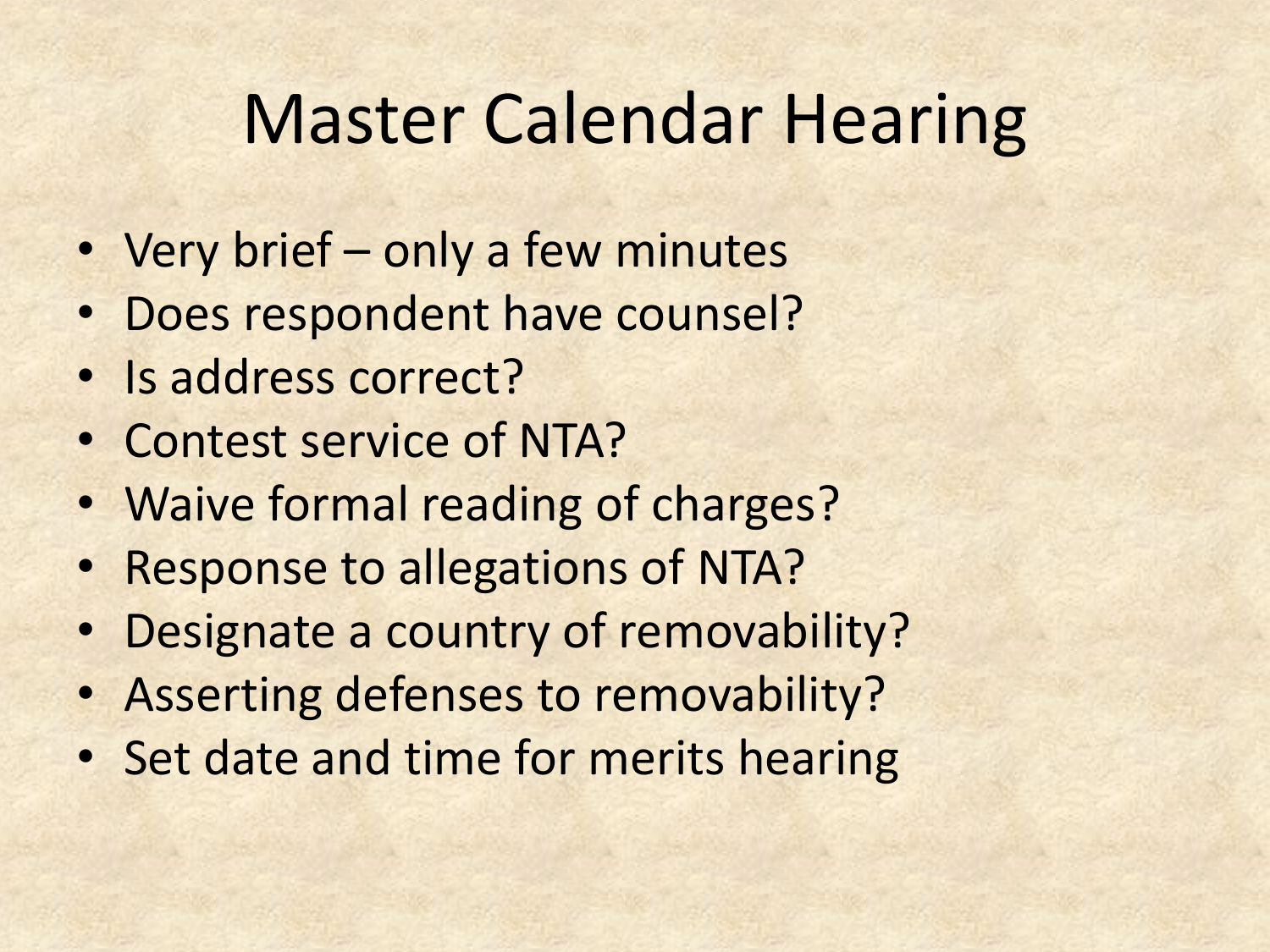### Individual ("Merits") Hearing

- Usually takes approximately 3-4 hours
- Respondent files supplemental pleadings in support of petition for asylum
- Direct and cross-examination of respondent
- Direct and cross-examination of lay witnesses
- Direct and cross-examination of expert witnesses
- Closing statement